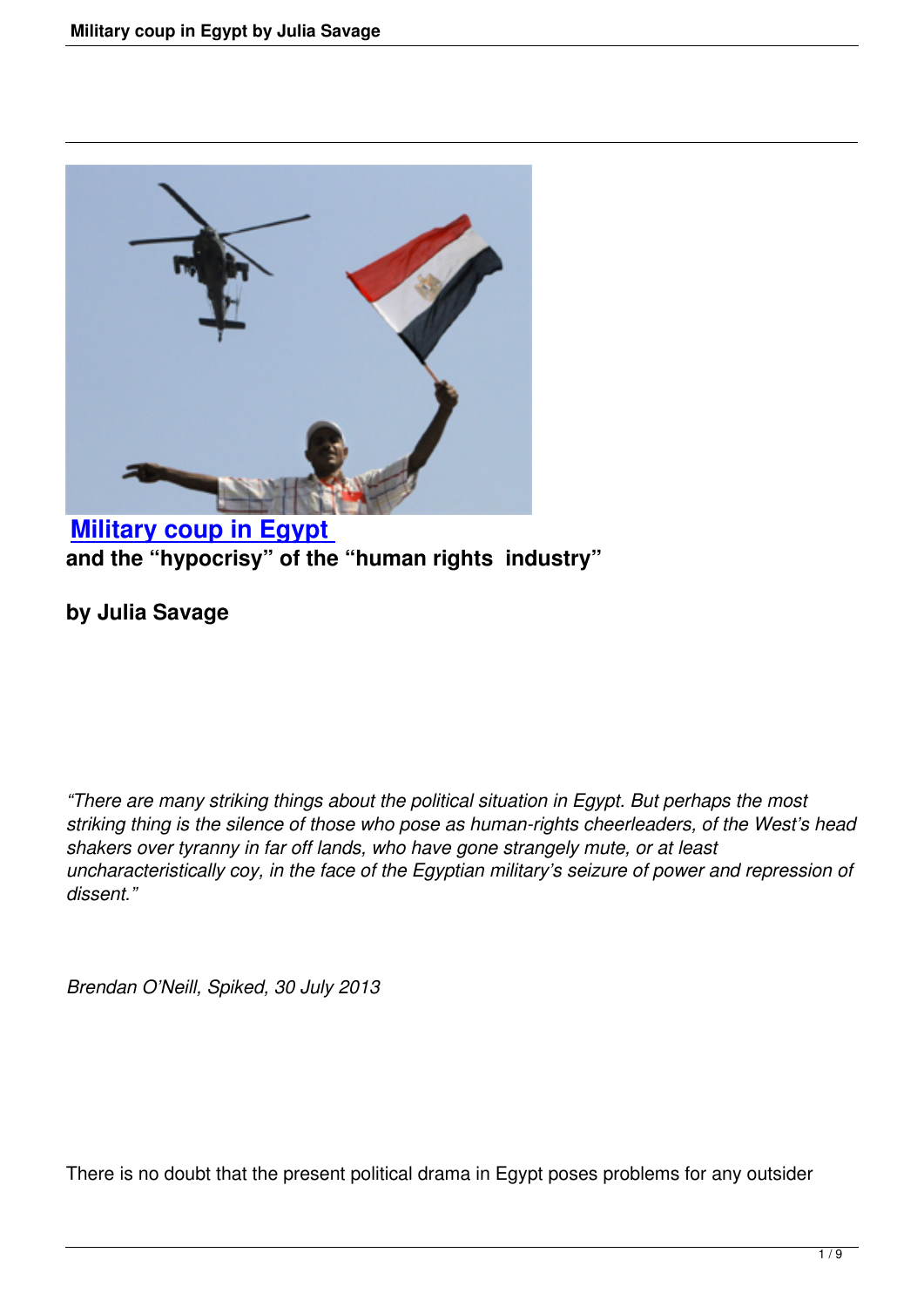trying to make sense of an incredibly complicated and fast moving situation. Following years of oppression under President Hosni Mubarak, including the suppression of the Muslim Brotherhood movement, the Arab Spring which ignited in Tunisia in 2010 hit Egypt with spectacular effect, resulting in the resignation of Hosni Mubarak in February 2011 after 30 years of rule and 18 days of revolutionary fervour (most strikingly symbolised by the iconic occupation by citizens of Cairo's Tahrir Square). The Supreme Council of the Armed Forces took control of Egypt, suspended the constitution and dissolved the legislature.

A constitutional referendum in March paved the way for parliamentary and presidential elections, which resulted in the Muslim Brotherhood winning nearly half the seats of the legislature, and Salafis another quarter. The Supreme Constitutional Court dissolved the lower house of parliament in June 2012 on the grounds that one third of its members had been illegitimately elected, the systems in place having allowed political parties to compete for seats intended for independent candidates. Mohammed Morsi emerged as the victor in the presidential vote, narrowly beating opponent Ahmed Shafik with 51.7 per cent of the vote on a turn out of nearly 52 per cent of the vote.

Morsi embarked on a constitutional process, under a panel controlled by Brotherhood and Salafist figures. This process proved deeply divisive and controversial. A first constituent assembly was dissolved in April following a court ruling. A reconstituted assembly was subsequently boycotted by secular groups, labour syndicates and church representatives, and forty three separate legal challenges to the drafting panel were filed. On 22 November Morsi issued a decree giving the panel until January to complete its work. He decreed that his decisions were *"final and unchallengeable by any individual or body until a new constitution has been ratified and a new parliament has been elected"* , pre-empting the ruling of the Supreme Constitutional Court on the legitimacy of the assembly. After the SCC said it would soon rule anyway, the drafting assembly carried out a marathon overnight session, rushing through a constitution which was subsequently ratified in a referendum. 17.1 million or 32.9% of nearly 51 million eligible voters participated in the referendum, which was carried by a 63.8% yes vote. As well as a constitution which many saw as cementing the role of religion in the state, draft laws to organise the work of non governmental organisations, rights of protest, and the development of the Suez canal all proved controversial from a civil rights point of view. An increasing political polarisation became evident.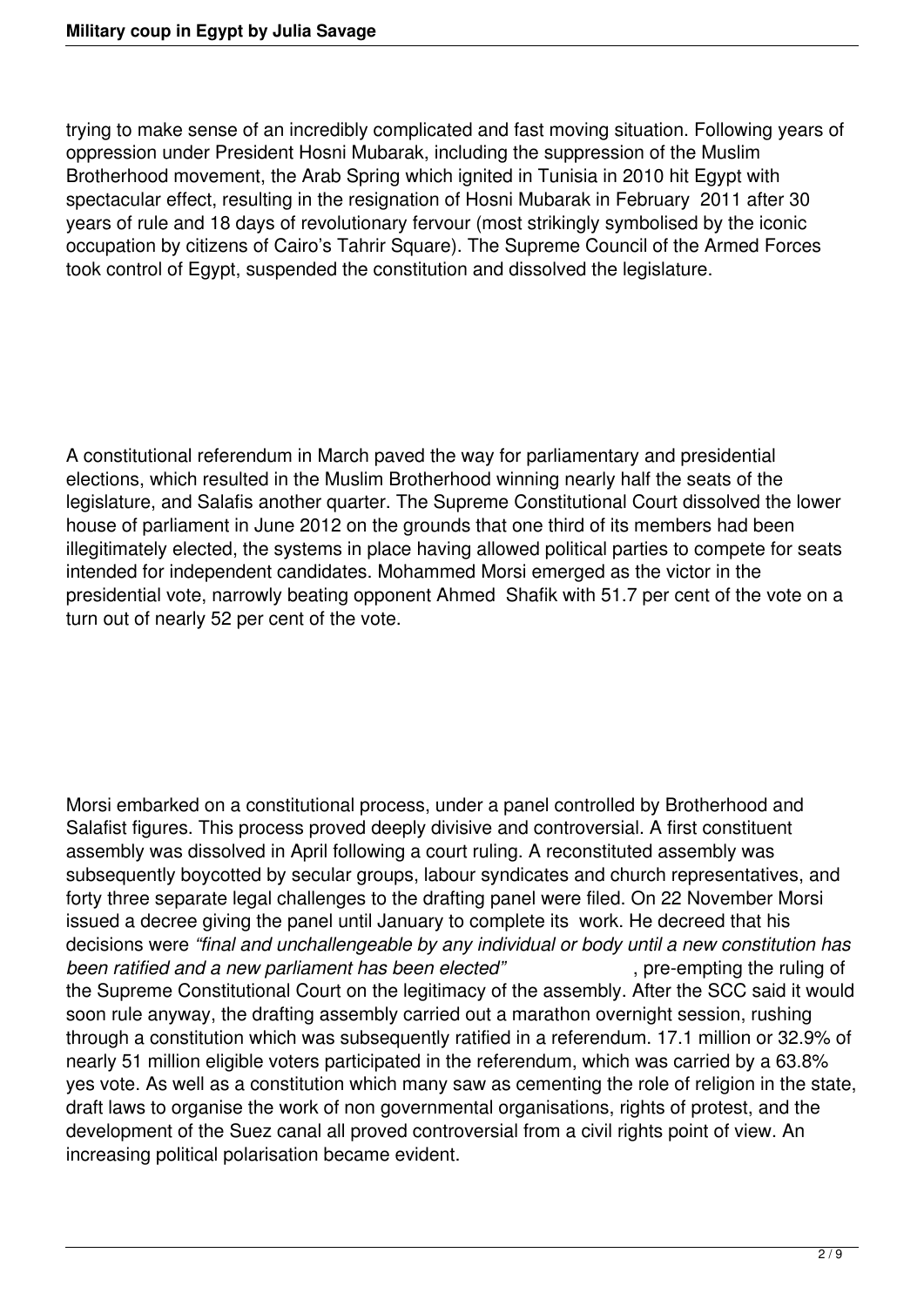On July 3rd, following four days of sustained giant street protests in Cairo marking one year of Morsi's presidency President Morsi was deposed by the Egyptian army. This has been followed by arrests of the leadership of the Muslim Brotherhood, mass demonstrations by Morsi's supporters, a crackdown against supporters of the ousted President and clashes between his supporters and opponents. At the time of writing, the Brotherhood was refusing to engage in any political process until their President is returned to office and many in Egypt and elsewhere are holding their breath.

So what to make of this for a discussion for a British current affairs group? Well, what has happened in Egypt is undoubtedly an army coup, deposing a democratically elected president. Like all coups, it has happened in a very specific context. The Egyptian army, which consolidated its reach and power under Mubarak, has its finger in every part of Egyptian society, accounting by some estimates in its public-private enterprises for up to 40 per cent of GDP. It played a specific and unusual role in the revolution that ousted Mubarak, being largely proclaimed by the protesters as a friend of the revolution and finally coming down on the side of the protesters. Now it has come down again, against a democratically elected President, albeit one who had deeply divided Egyptian society and who some would see as being no friend of democracy.

International reaction to the coup has been circumspect. President Obama said he was *"deeply concerned"*

by the removal of Morsi, but stopped short of calling it a coup d'état or of asking for Morsi's reinstatement. He stated

*"I now call on the Egyptian military to move quickly and responsibly to return full authority back to a democratically elected civilian government through an inclusive and transparent process, and to avoid any arbitrary arrests of President Morsi and his supporters"*

. David Cameron stated

*"We never support in countries intervention by the military, but what needs to happen in Egypt now is for democracy to flourish and a genuine democratic transition to take place".*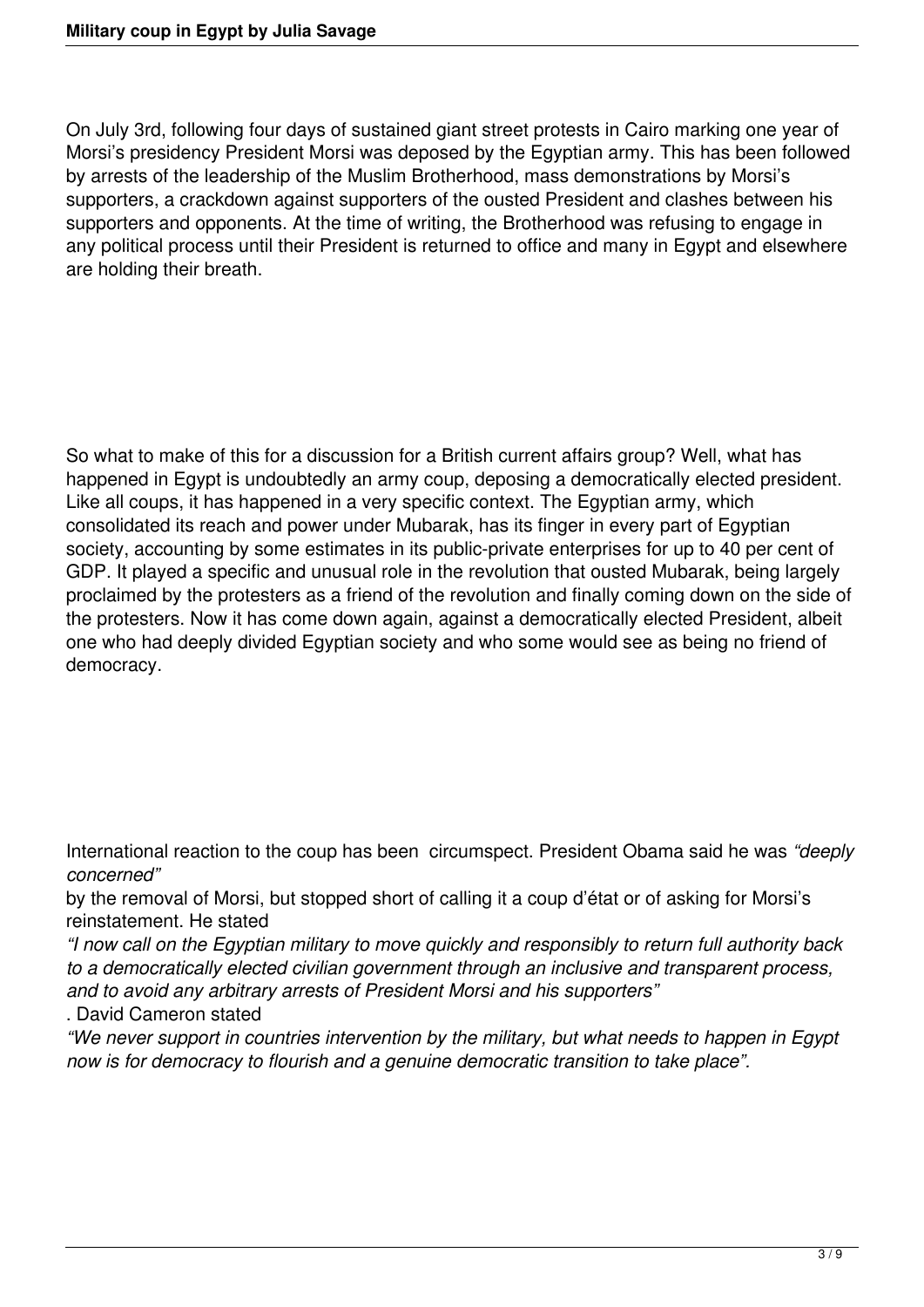There are those commentators that see a rank hypocrisy in this kind of pronouncement, a kind of slippery, craven "when is a coup not a coup"? In his article for Spiked on 30th July Mr Brendan O'Neill took issue with Western reaction to the coup and more broadly with what he called the *"entire human rights industry"*, attacking *"the democratic pretensions of those Westerners who sing from the hymn sheet of human rights".*

Well, you can't deny that Mr O'Neill has a point. It wouldn't take any political genius to speculate that the Americans, other Western powers, and, yes, indeed, many of those who profess to believe in the principles of human rights might be a bit antsy about the prospect of a government which showed signs of imposing an authoritarian Islamist agenda in one of the most important centres of power in the Middle East. There are an awful lot of Egyptians who are a bit antsy about it too. It would also be futile to pretend that the pronouncements of politicians weren't strongly grounded in their sense of realpolitik. It was ever thus. With respect to Egypt, for example, in the face of blatant and continuing rights abuses western governments followed a policy over years and years which could be described as "constructive engagement" alternatively "immoral appeasement", take your pick, with Hosni Mubarak's dictatorship, choosing to find areas for dialogue on human rights which were largely cosmetic and where concrete change was slow (for which read pretty much non existent). Egypt has always been a pivotal player - and one very helpful to the West - in the political process in the Middle East, and this may have had something to do with this. Fact is if Obama called what's just happened in Egypt a coup, under US law he'd be obliged to cut off American aid to Egypt. Probably doesn't want to do that, and his reasons for not wanting to won't be altruistic.

Mr O'Neill is also, of course, absolutely right to be outraged about the violence that is being perpetrated by the agents of the state against the supporters of the Morsi government and absolutely right to want to make a noise about it. However the Egyptian security apparatus' seizure of power and repression of dissent did not start with the coup which has just taken place. It is human rights advocates like Tom Porteous of Human Rights Watch who have been pointing out that much of what is happening right now is business as usual in Egypt. It is the same security apparatus that wielded the tools of oppression under Mubarak that is now persecuting, once again, the Muslim Brotherhood. A security apparatus which has no interest in reforming itself, it's far too cushy thank you very much, and which the newly elected government, albeit it didn't have much time to do so, showed no interest in trying to reform and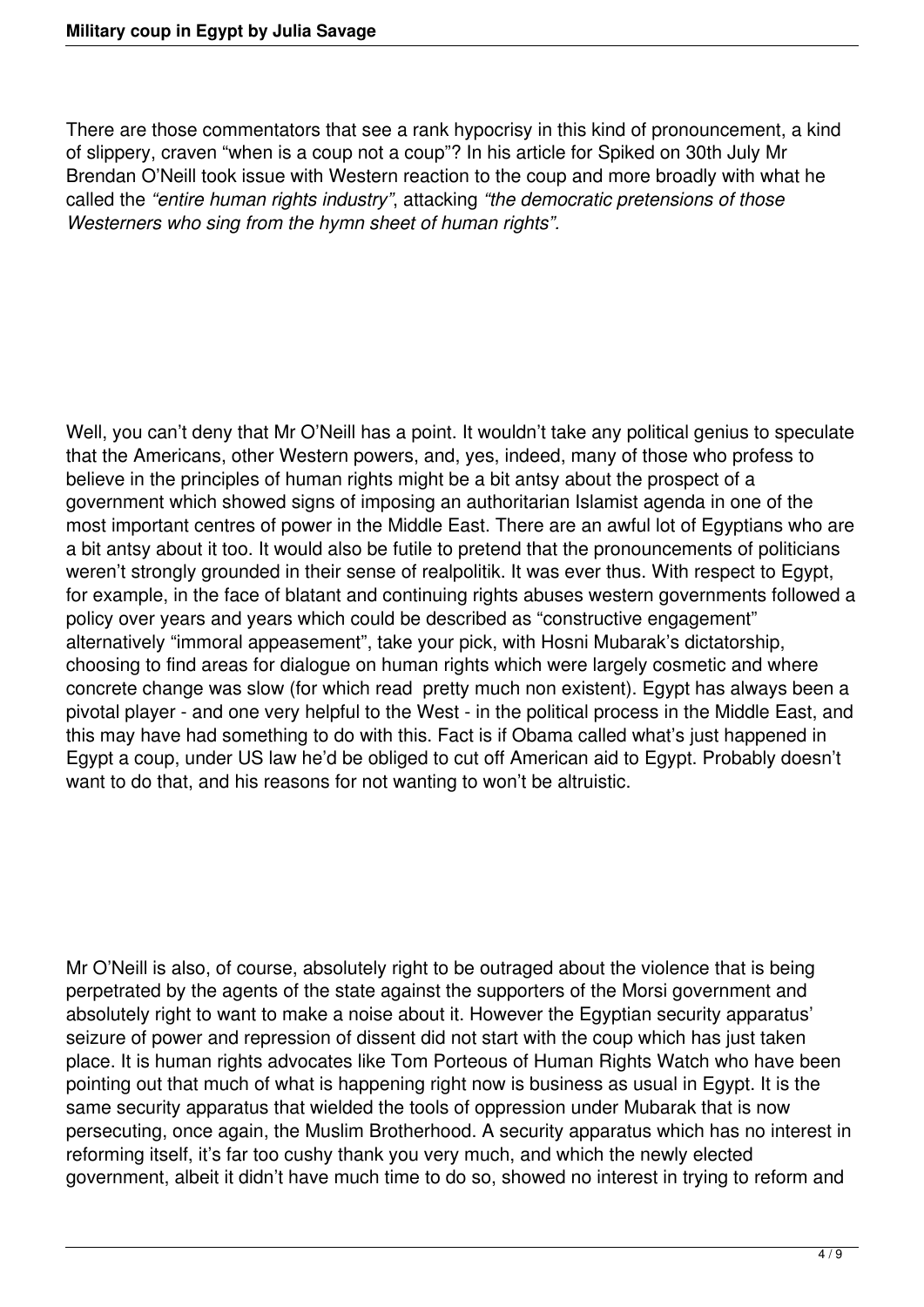an active interest in trying to appease. It's pretty evident from what's just happened in Egypt, indeed it's pretty evident in our everyday lives back home, here, that elections alone do not a democracy make.

Where I take exception with the kind of argument put forward by Mr O'Neill is in the conflation of his (absolutely justified) generalised anger at what he sees as the failures of the West in general, and as he sees it specifically of human rights organisations in particular, to adequately engage both themselves and others with the events that are happening in Egypt and elsewhere, and the labelling of entire human rights movement as somehow defunct, shallow, morally bankrupt, as a consequence. Mr O'Neill conflates Amnesty International and Tony Blair, something which takes a fairly immense leap of the imagination, as *"Western do gooders"*, *"thos e who normally make a great display of being outraged by foreign tyranny"* . This idea that because Western governments and in particular western human rights organisations are not perfect, they should all somehow shut up shop and somehow stop, go home is actually a deeply expressed cynicism about the whole rhetoric of human rights, a full

broadside at anyone who professes to believe in the concept of human rights as an ideal.

He has a right pop at Amnesty, saying they have chosen to focus their attentions exclusively on imprisoned poets in Belarus. If Mr O'Neill did take the time to type "Egypt" into the search engine on the front page of Amnesty's website, he would have found a lot of public noise there. Press release, 29 July 2013: *"Evidence that the Egyptian security forces have once again used unwarranted live fire and other excessive force underlines the crucial need for police reform"* ; an urgent action of 26 July 2013 mobilising Amnesty's many supporters to do what they have always done as a means of exerting pressure - to write to the Egyptian authorities to demand that the whereabouts of Mohammed Morsi be made public, that he be granted access to his family, lawyers and doctors, that he be released unless charged with a recognisable criminal offence and tried before a civilian court in compliance with internationally recognised standards. Three other press releases on the 25th for the security forces to refrain from the use of excessive force, to protect protesters, another on 23rd pointing out the security forces failure to protect the Coptic minority from sectarian attack in Luxor, on 17th calling for due process for arrested members of the Muslim Brotherhood, pointing out that evidence was that due process has not been followed, and that the security forces were guilty of human rights abuses. A report documenting evidence of the unlawful killings in political violence on 5th and 8th July, calls for urgent investigations into the deaths, a report documenting further violence since 30 June.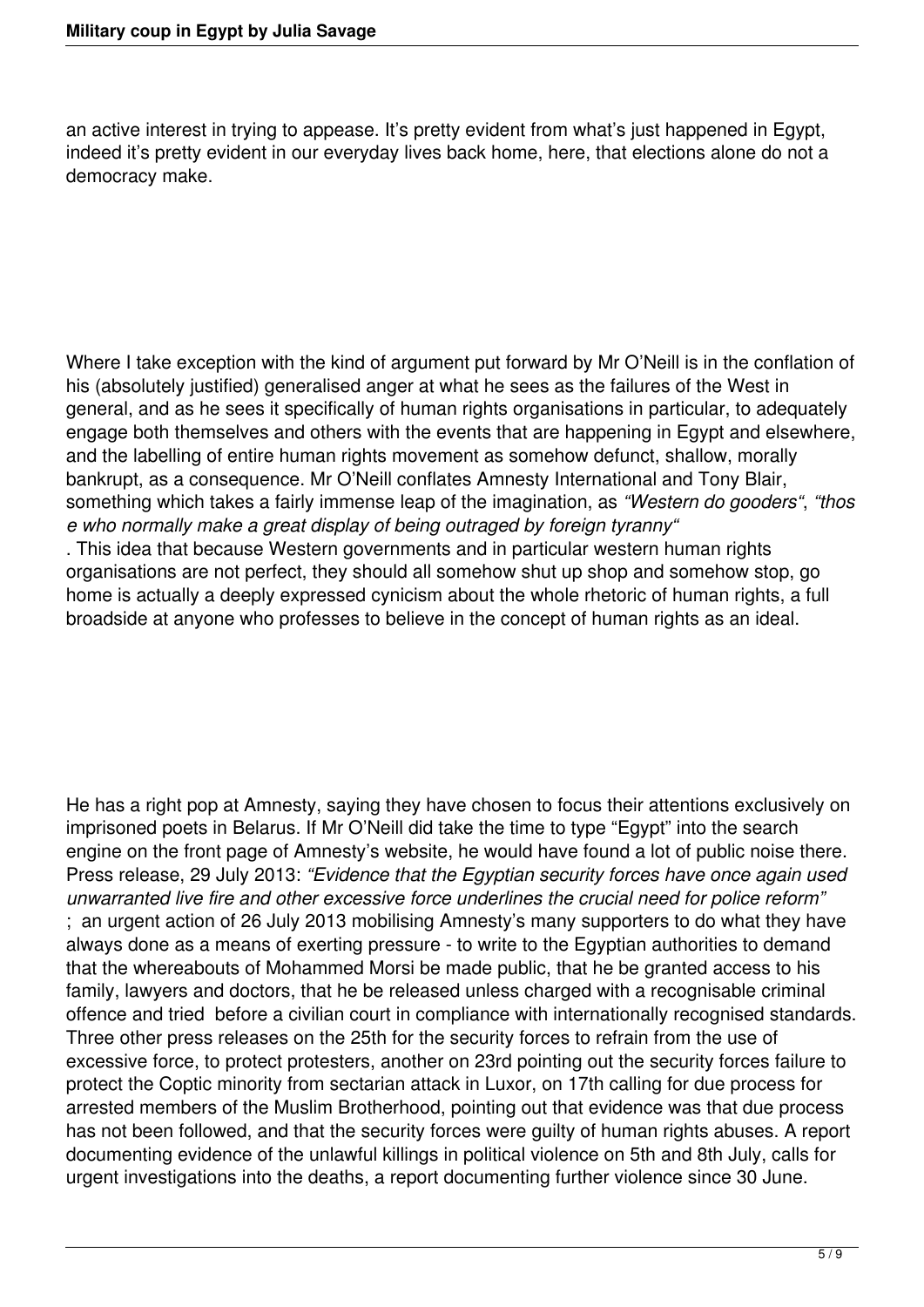That's the last month. A press release once every couple of days for the last, erm, years. Seems to me, Mr O'Neill, these "do gooders" you accuse of being silent are doing a pretty good job, as they did indeed during the years of Mubarak's oppression, when Western governments were again falling over themselves to keep the man happy.

Point is, the rhetoric of human rights, and of democracy, can be used by anyone, and often is, in order to further particular political ends. It can be used by corrupt governments, war making ones, ones just trying to get by, warmongers, peacemakers, development agencies, non governmental organisations. It can, in simplistic terms, although life is rarely that simple, be used by some very "bad guys" as well as some very "good" ones. Which is precisely what makes it worth fighting for. Which is precisely what means we need more people rather than less coming out squarely in support of the concepts of human rights, and democratisation - as a process which respects everybody's right to participate - banging on about what these things actually mean, and making an active political choice to support them.

It is perhaps worth reminding ourselves of the basics: "Everyone has the right to life", "Noone shall be held in slavery or servitude", "Noone shall be subjected to torture", and "Everyone has the right to freedom of thought, conscience and religion". Is anybody seriously going to argue that these are rights which only those in the West profess to, or do, care about? I think if we take even the most uninformed look at Egypt - as I fully admit to having done here - we'll see that this is not the case. Human rights are not "Western values". The concept that they are is outdated, patronising, and an insult to those people all over the world fighting to realise the things concretely in very difficult circumstances. Forget the West for a minute: shall we look at what the domestic human rights organisations in Egypt have been doing? Unsurprisingly, there's an "industry" there too. The El Nadim Centre for the rehabilitation of torture victims, the Human Rights Association for the Assistance of Prisoners, the Egyptian Initiative for Personal Rights, the Egyptian Organisation for Human Rights. And yes those are just a few of the ones I know about, organisations who are established enough and successful enough to have made links with Western human rights organisations. Representative of the whole of Egyptian society? Absolutely not. Perfect? Oh no. Politicised? Well, it's a political choice to sign up to these values, and everybody has their views. And some real "do-gooders" there, absolutely. People working at great personal risk in very difficult circumstances to point out abuses, whoever committed them, who assist victims of abuses, whoever they are, and ask for accountability for those who abused them. Far from being a sham, seems to me that cleaving to some sense of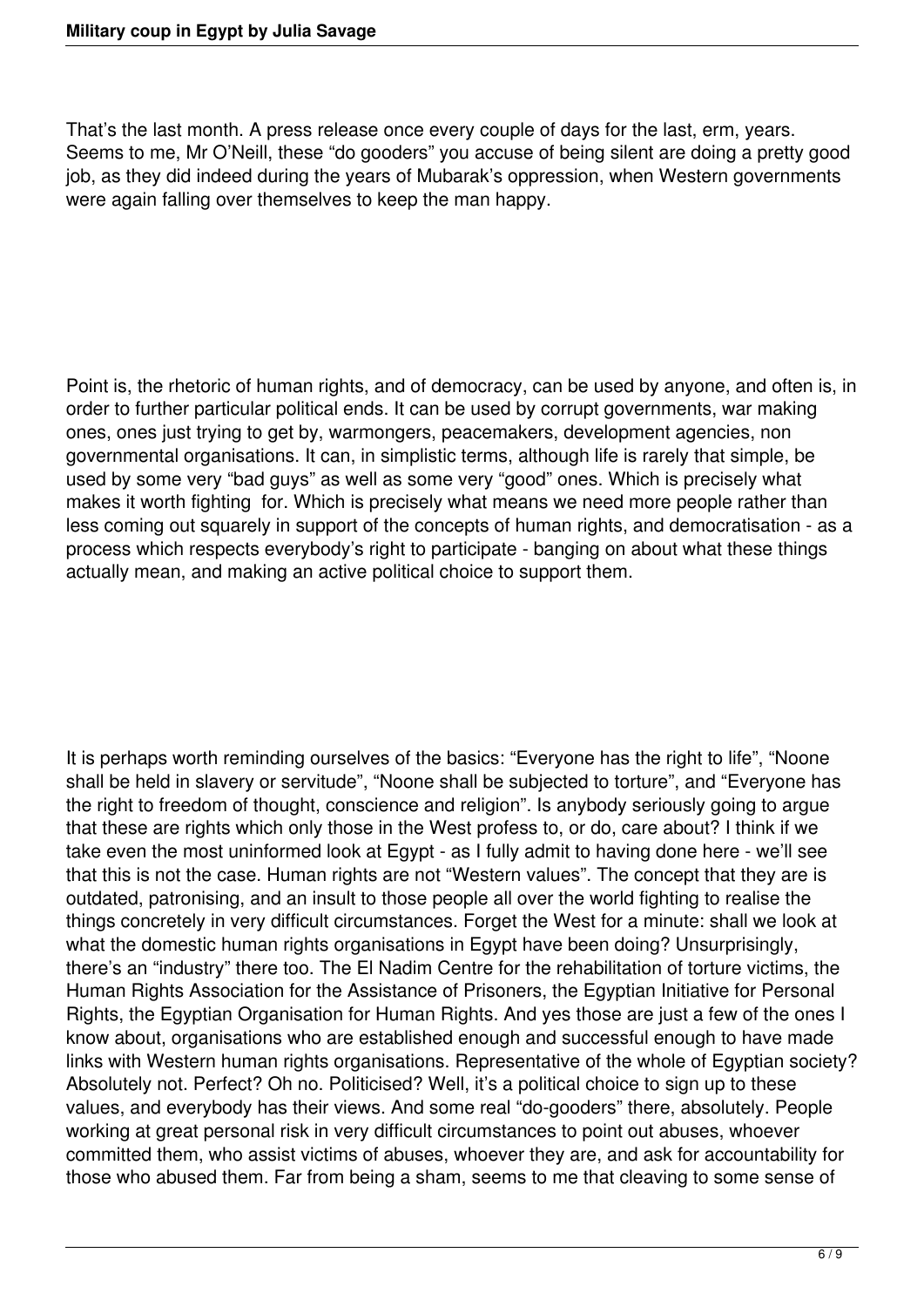accountability and justice is the only way to go.

The international framework for human rights, whilst constructed in a climate where, at least initially, western governments undoubtedly held the balance of power (and yes, still do), is not a perfect thing. It is, however, the only thing we have which attempts to articulate the rights of the person, those things which it has been agreed should be preserved in the relationship of the human being with the state.

When I look at the work of the "human rights industry" in Egypt, what I see is a lot of very brave people working at great personal risk in a very difficult situation supported to the extent possible by an international human rights movement which is concerned about preventing and exposing abuses, where and when they occur, no matter who has committed them. When I look in the West at the work of organisations like Amnesty International, Human Rights Watch, the Euro Mediterranean Human Rights Network, the FIDH, the IRCT, what I see is not very many people working pretty hard for not a huge amount of money to bring attention internationally to the horrors that people in situations like that in Egypt face.

Arguments like that made by Mr O'Neill project a sense of disillusionment onto a lot of people trying to document, evidence, point out and prevent atrocity. If you're angry Mr O'Neill, and well you should be, I can see a lot of people working very hard to mitigate the things you are angry about. Before you have a pop at them, maybe you should, maybe we all should, ask what exactly we ourselves are doing about all this?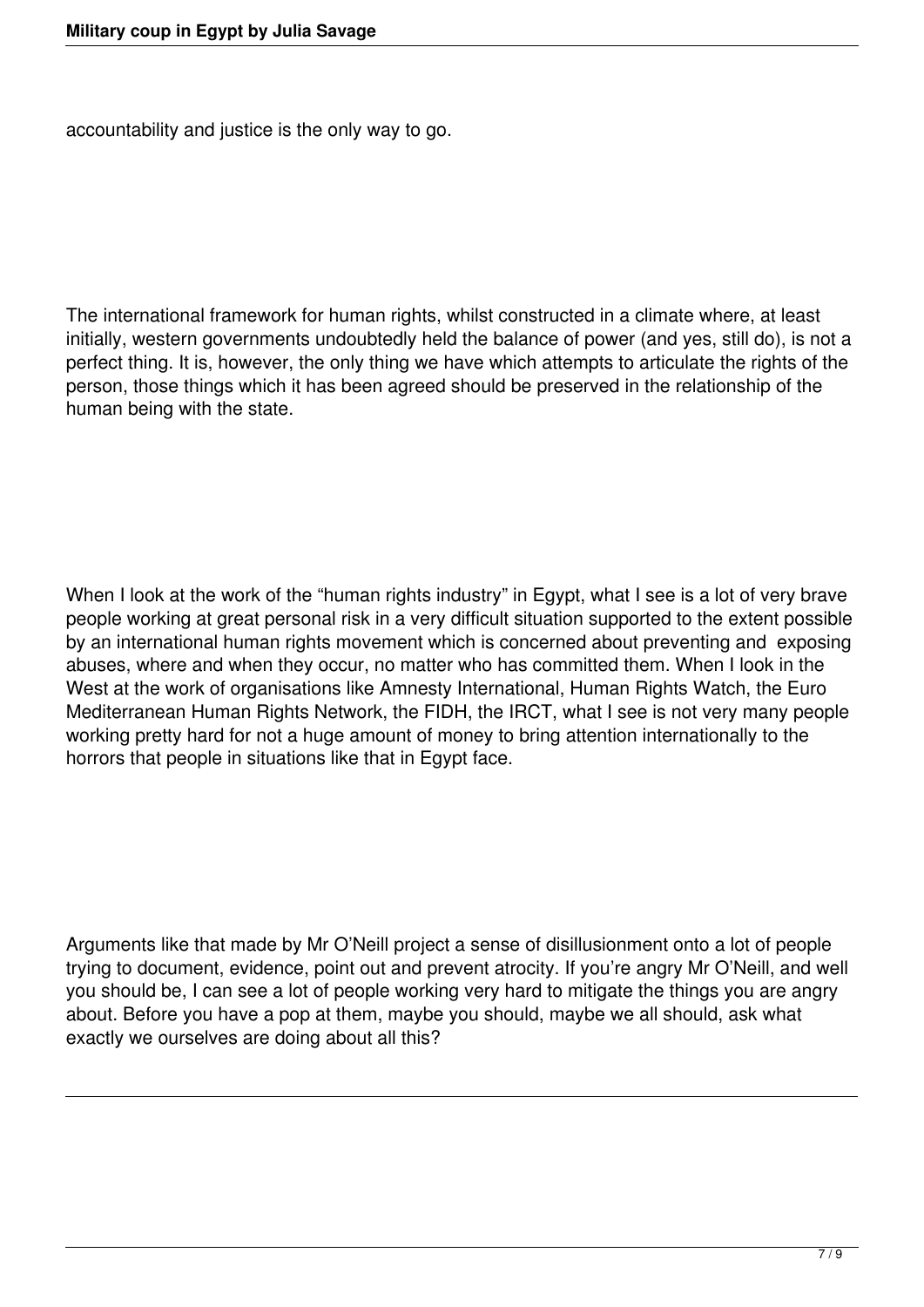Egypt: the hypocrisy of the human-rights industry, Spiked Brendan O'Neill http://www.spiked-o nline.com/newsite/article/egpyt\_latest/13869#.Uf5rF21TAy6

[BBC News: Q&A Egypt's constitutional crisis: http://www.bbc](http://www.spiked-online.com/newsite/article/egpyt_latest/13869#.Uf5rF21TAy6).co.uk/news/world-middle-east-20 554079

[Huffingto](http://www.bbc.co.uk/news/world-middle-east-20554079)n Post: Egypt Post-Revolution Timelines: Key events since fall of Mubarak: http://ww w.huffingtonpost.com/2013/07/01/egypt-post-revolution-timeline\_n\_3528293.html

[The European: the road to collapse: http://www.theeuropean-magazine.com/mai-s](http://www.huffingtonpost.com/2013/07/01/egypt-post-revolution-timeline_n_3528293.html)hams-el-din--2/7169-the-end-of-morsis-rule

[Global Research Centre: Egypt](http://www.theeuropean-magazine.com/mai-shams-el-din--2/7169-the-end-of-morsis-rule)'s constitutional referendum: Did President Morsi hijack democracy? http://www.globalresearch.ca/statistically-examining-cairos-constitutional-referend um-did-morsi-hijack-democracy/5320067

[Ahram online: the rush to shallow judgeme](http://www.globalresearch.ca/statistically-examining-cairos-constitutional-referendum-did-morsi-hijack-democracy/5320067)nt on Egypt http://english.ahram.org.eg/NewsConte ntPrint/4/0/76842/Opinion/0/The-rush-to-shallow-judgment-on-Egypt.aspx

[National Geographic: the Egyptian military's huge historical role http://new](http://english.ahram.org.eg/NewsContentPrint/4/0/76842/Opinion/0/The-rush-to-shallow-judgment-on-Egypt.aspx)s.nationalgeographi c.co.uk/news/2013/07/130705-egypt-morsi-government-overthrow-military-revolution-independ ence-history/

[Tom Porteous](http://news.nationalgeographic.co.uk/news/2013/07/130705-egypt-morsi-government-overthrow-military-revolution-independence-history/): Egypt between the jackboot and the gun http://www.hrw.org/news/2013/07/26/e gypt-between-jackboot-and-gun

[BBC News: Egypt is still not a co](http://www.hrw.org/news/2013/07/26/egypt-between-jackboot-and-gun)up in Washington http://www.bbc.co.uk/news/world-us-canada -23351997